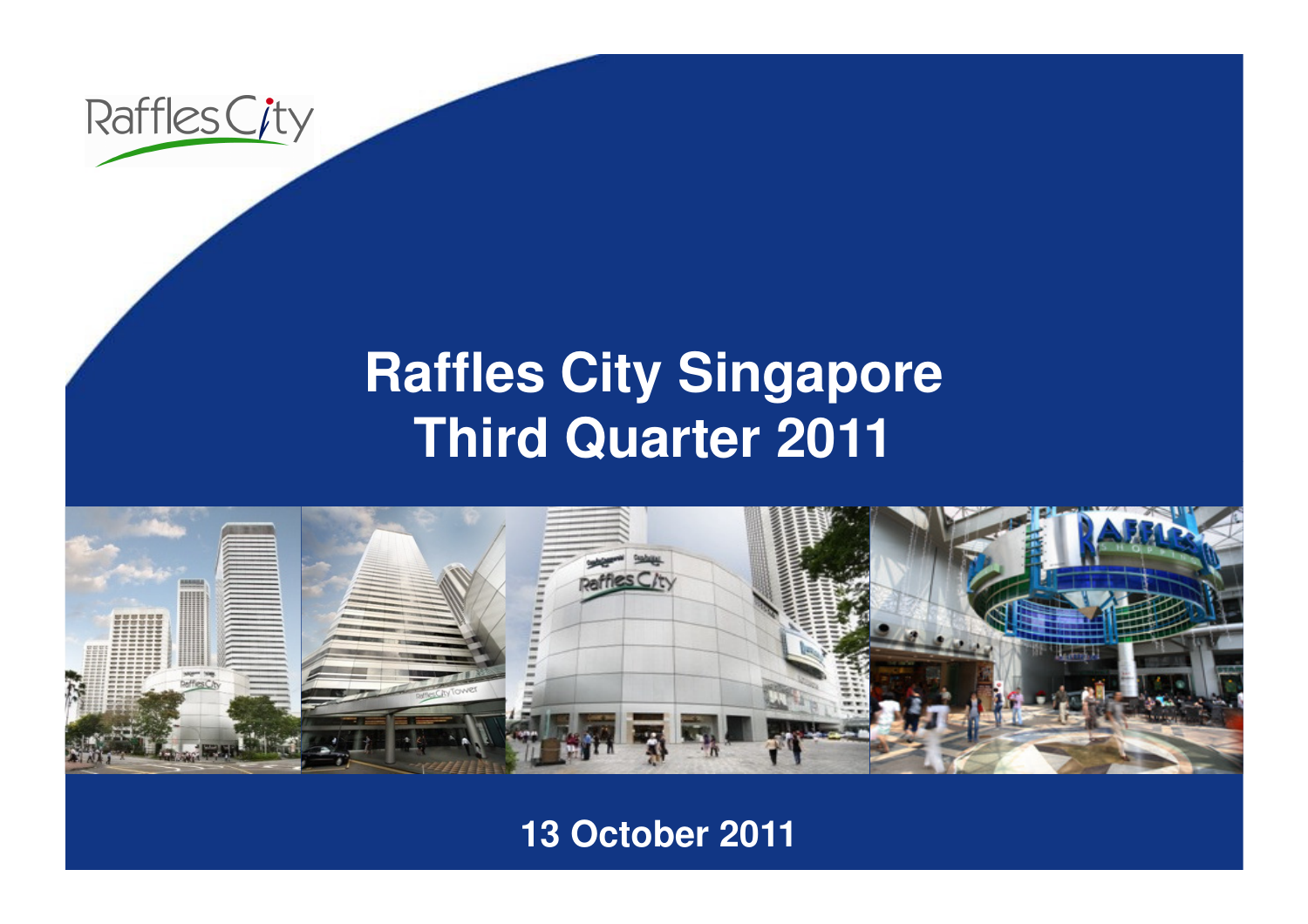## **Important Notice**

Raffles City Singapore is jointly owned by CapitaCommercial Trust (CCT) and CapitaMall Trust (CMT) and jointly managed by CapitaCommercial Trust Management Limited (CCTML) and CapitaMall Trust Management Limited (CMTML). CCT has 60% interest and CMT has 40% interest in RCS Trust. This presentation shall be read in conjunction with the respective 2011 Third Quarter Unaudited Financial Statement Announcements released for **CCT and CMT.**

This presentation may contain forward-looking statements. These forward-looking statements involve known and unknown risks, uncertainties and other factors that may cause the actual results, performance or achievements to be materially different from any future results, performance or achievements expressed or implied by the forward-looking statements. Forward-looking statements involve inherent risks and uncertainties. A number of factors could cause the actual results or outcomes to differ materially from those expressed in any forward-looking statement. Representative examples of these factors include (without limitation) general industry and economic conditions, interest rate trends, cost of capital and capital availability, competition from other developments or companies, shifts in expected levels of<br>conveniency rate preparty raptal income, charge out collections, changes in energting expenses (including occupancy rate, property rental income, charge out collections, changes in operating expenses (including employee wages, benefits and training costs), governmental and public policy changes and the continued availability of financing in the amounts and the terms necessary to support future business. You are cautioned not to place undue reliance onthese forward-looking statements, which are based on the current view of management on future events.

This presentation is for information only. No representation or warranty expressed or implied is made as to, and no reliance should be placed on, the fairness, accuracy, completeness or correctness of the information or opinions contained in this presentation. Neither CCTML or CMTML or any of their affiliates, advisers or representatives shall have any liability whatsoever (in negligence or otherwise) for any loss howsoever arising, whether directly or indirectly, from any use, reliance or distribution of this presentation or its contents or otherwise arising in connection with thispresentation.

This presentation also does not constitute an invitation or offer to acquire, purchase or subscribe for units in CCTand/or CMT.

Cap/taCommercial

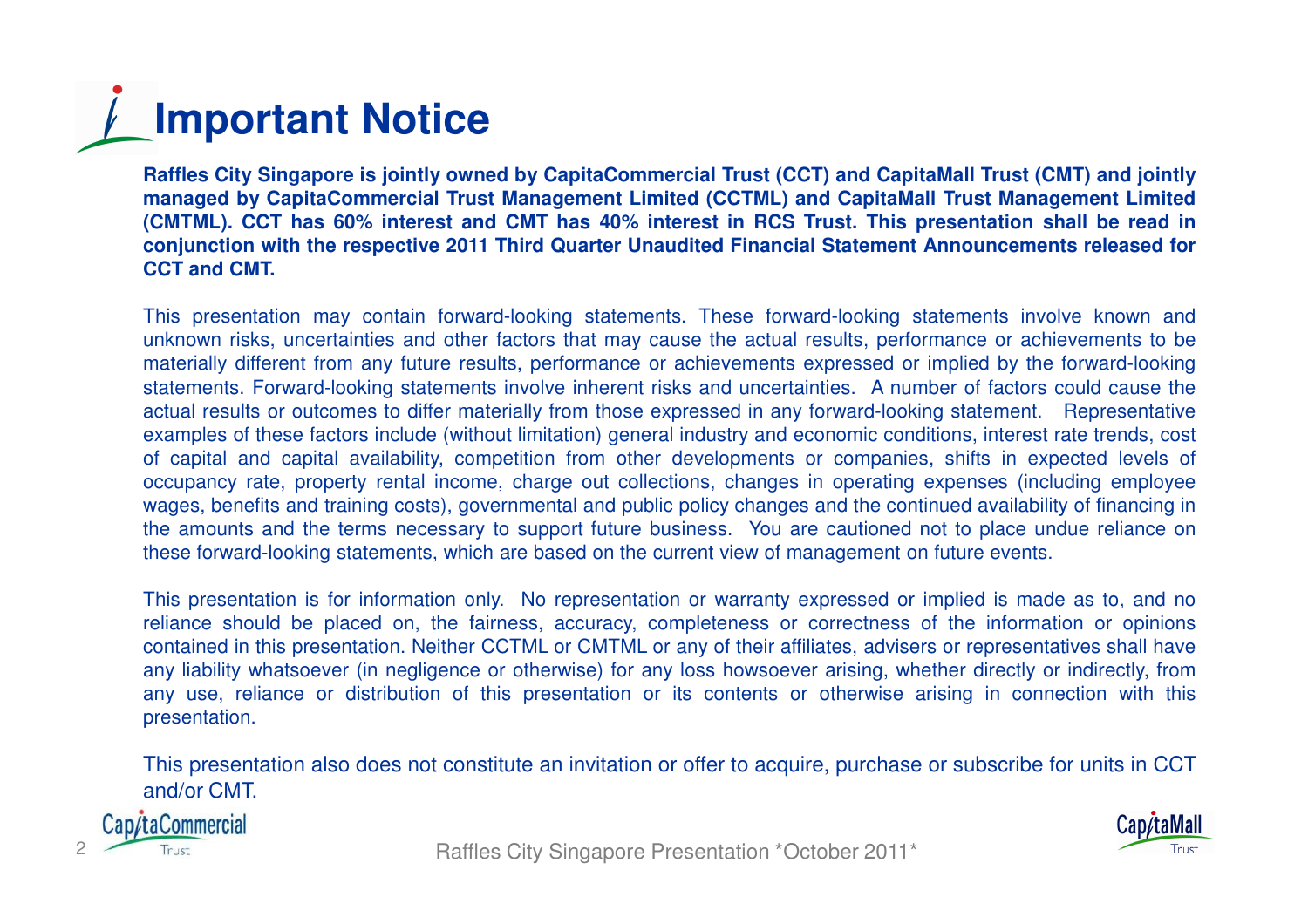### **Performance of RCS Trust –YTD Sep 2011**

|                      | <b>CCT's 60% Interest</b> |                                         |                 |                  | <b>RCS Trust</b><br>100%            |
|----------------------|---------------------------|-----------------------------------------|-----------------|------------------|-------------------------------------|
|                      | <b>S\$'000</b>            | YTD Sep 11 YTD Sep 10<br><b>S\$'000</b> | <b>S\$'000</b>  | Variance<br>$\%$ | <b>YTD Sep 11</b><br><b>S\$'000</b> |
| <b>Gross Revenue</b> | 97,211                    | 90,499                                  | 6,712           | 7.4              | 162,018                             |
| - Office             | 15,696                    | 17,256                                  | $(1,560)^{(1)}$ | (9.0)            | 26,160                              |
| - Retail             | 41,982                    | 36,607                                  | 5,375           | 14.7             | 69,969                              |
| - Hotel              | 36,280                    | 33,413                                  | 2,867           | 8.6              | 60,467                              |
| - Others             | 3,253                     | 3,223                                   | 30              | 0.9              | 5,422                               |

| Net Property Income | 71,248 | 65,245 | 6,003 | 118,747 |
|---------------------|--------|--------|-------|---------|
|                     |        |        |       |         |

(1) The decline in office revenue was due to lower renewed or signed rents as compared to expiring rents





Raffles City Singapore Presentation \*October 2010\* Raffles City Singapore Presentation \*October 2011\*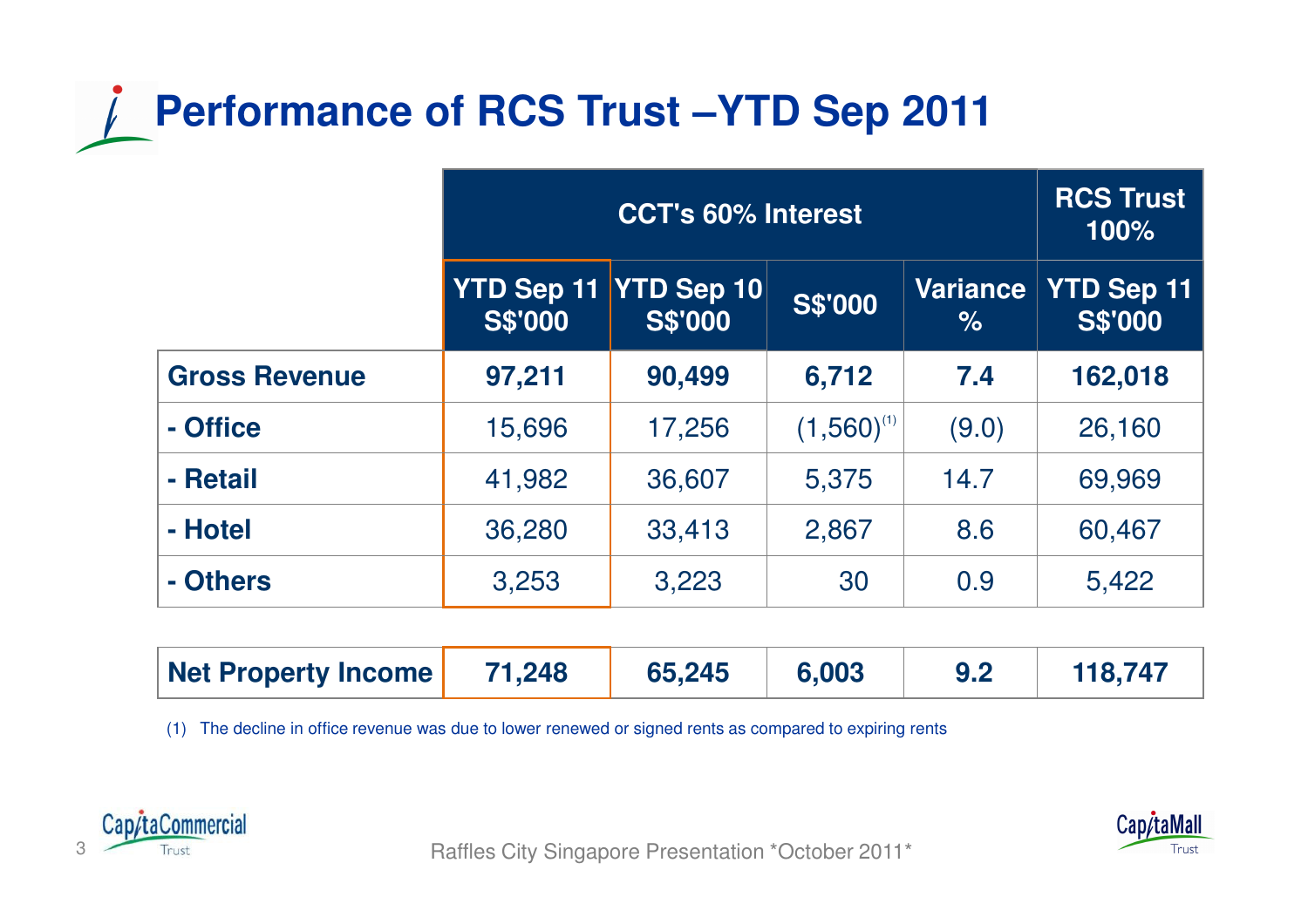

|                         | As at 30 September 2011 |
|-------------------------|-------------------------|
| Net Debt / Total Assets | $34.0\%$                |

|                                           | <b>3Q 2011</b> |
|-------------------------------------------|----------------|
| Net Operating Profit / CMBS Debt Service  | 4.1 x          |
| Net Operating Profit / Total Debt Service | 3.5x           |



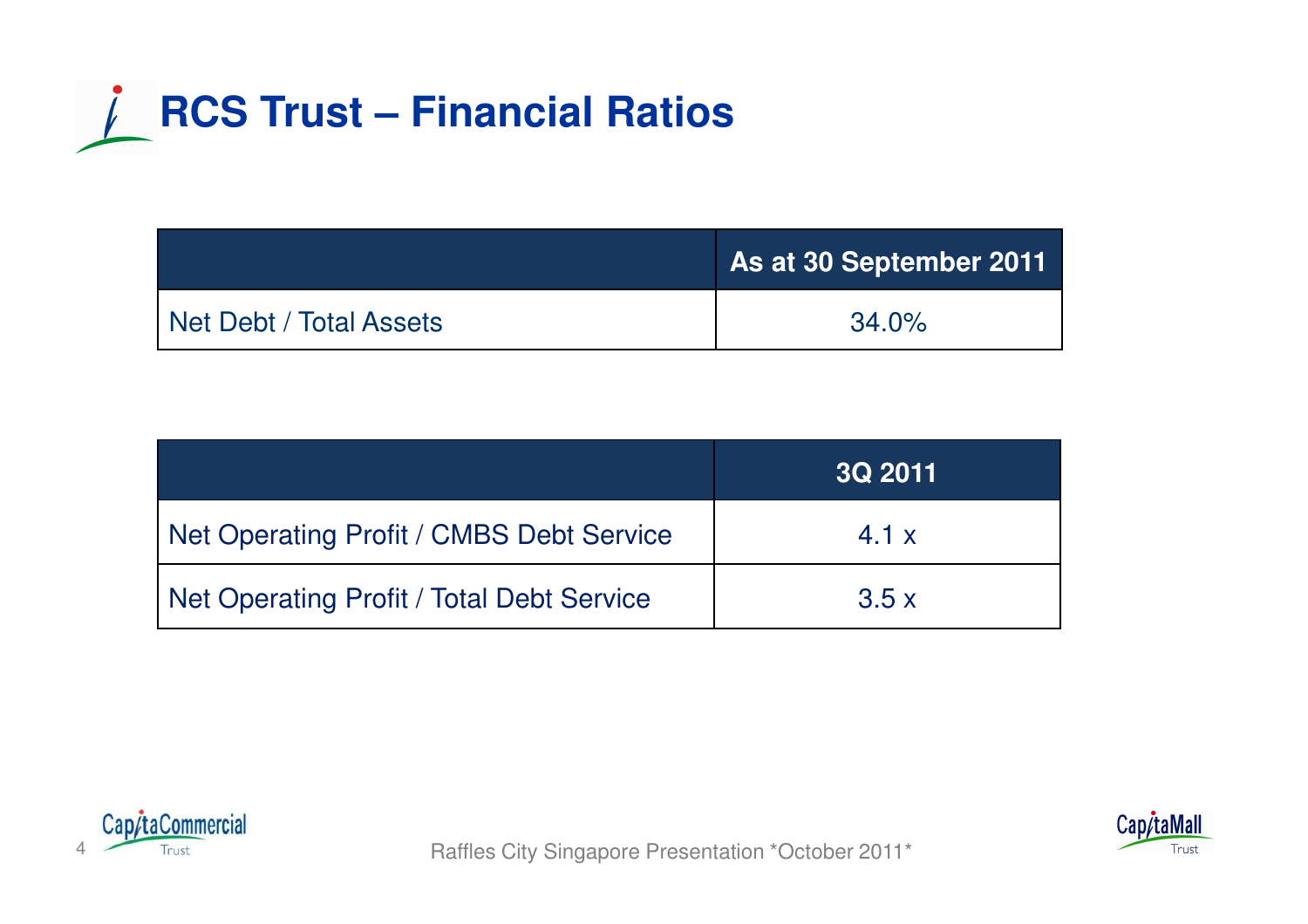

#### **Leases up for Renewal as a % of Gross Rental Income as at 30 September 2011**







Raffles City Singapore Presentation \*October 2011\*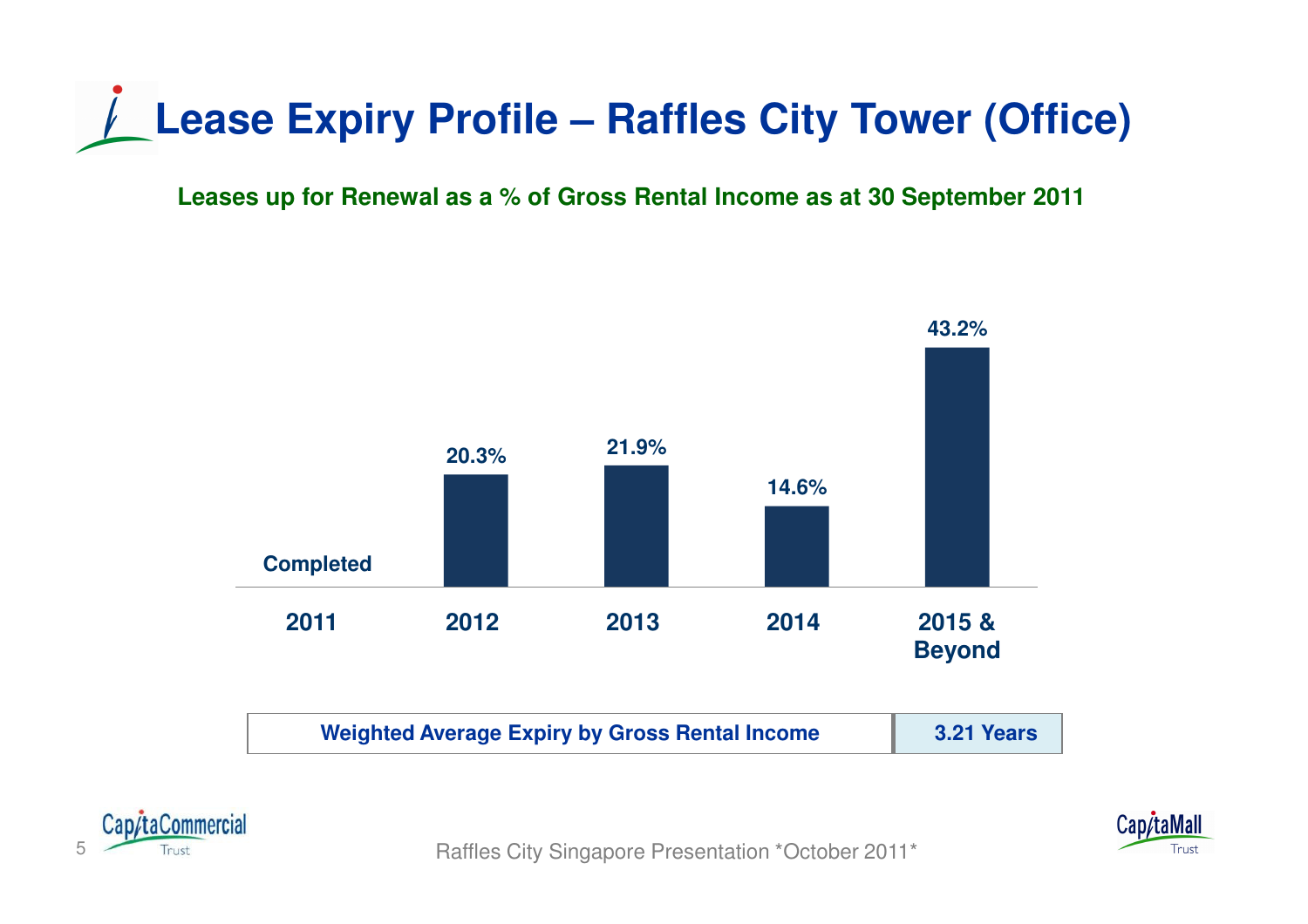## **Lease Expiry Profile – Raffles City Shopping Centre**

#### **Leases up for Renewal as a % of Gross Rental Income as at 30 September 2011**



| <b>Weighted Average Expiry by Gross Rental Income</b> | <b>1.88 Years</b> |
|-------------------------------------------------------|-------------------|
|-------------------------------------------------------|-------------------|